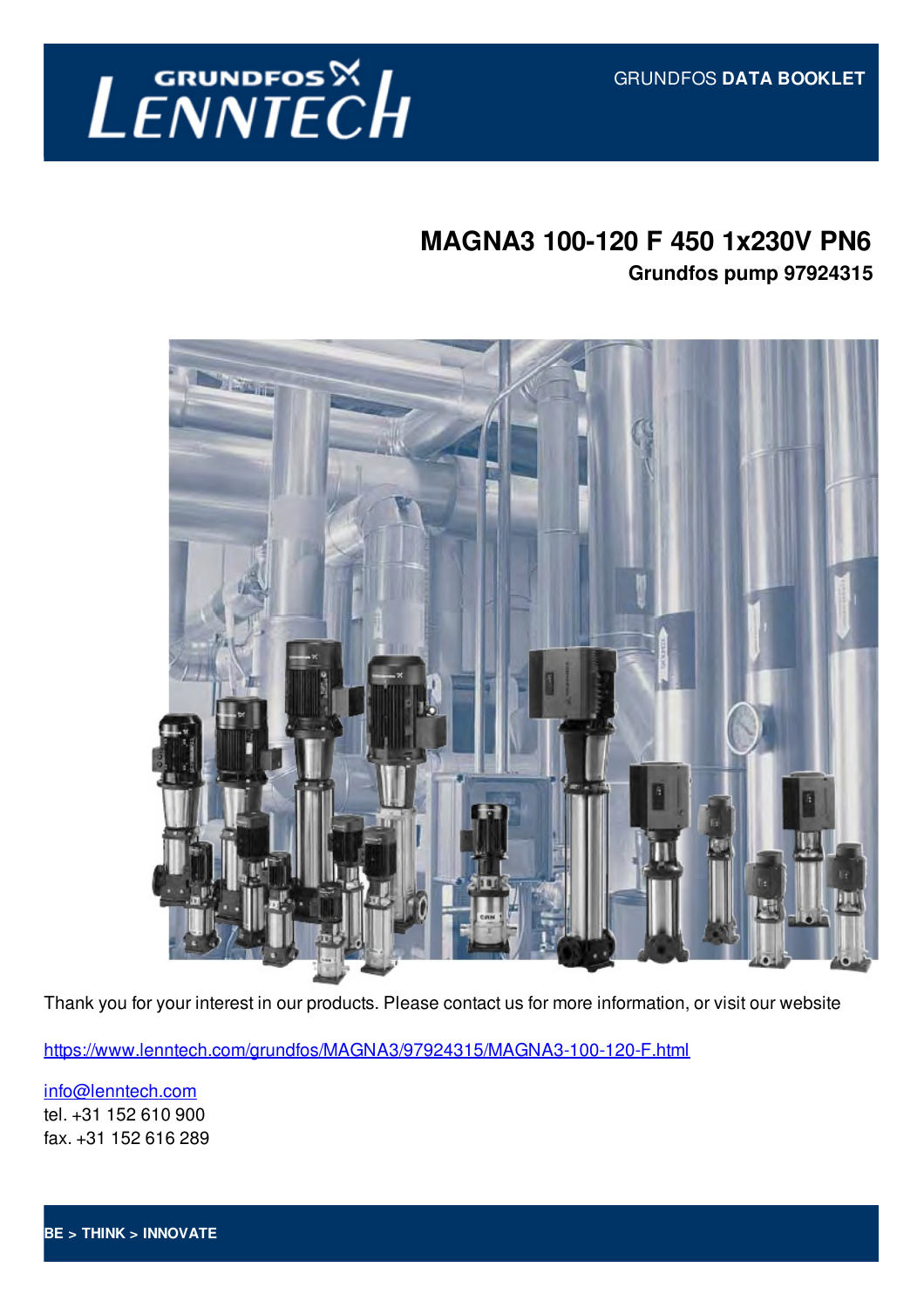| <b>Position</b> | Qty. | <b>Description</b>                                                                                                                                                                                                                                                                                                                                                                                                                                                                                                                                                                                                                         |  |  |  |  |  |
|-----------------|------|--------------------------------------------------------------------------------------------------------------------------------------------------------------------------------------------------------------------------------------------------------------------------------------------------------------------------------------------------------------------------------------------------------------------------------------------------------------------------------------------------------------------------------------------------------------------------------------------------------------------------------------------|--|--|--|--|--|
|                 | 1    | <b>MAGNA3 100-120 F</b>                                                                                                                                                                                                                                                                                                                                                                                                                                                                                                                                                                                                                    |  |  |  |  |  |
|                 |      |                                                                                                                                                                                                                                                                                                                                                                                                                                                                                                                                                                                                                                            |  |  |  |  |  |
|                 |      | Product No.: On request                                                                                                                                                                                                                                                                                                                                                                                                                                                                                                                                                                                                                    |  |  |  |  |  |
|                 |      | With its unrivalled efficiency, all-encompassing range and built-in communication capabilities, the<br>MAGNA3 is ideal for engineers and specifiers looking to create high-performance heating and cooling<br>systems.                                                                                                                                                                                                                                                                                                                                                                                                                     |  |  |  |  |  |
|                 |      | MAGNA3 is the ideal choice for almost any building project – old or new.<br>The pump is of the canned-rotor type, which means that pump and motor form an integral unit without<br>shaft seal and with only two gaskets for sealing. The bearings are lubricated by the pumped liquid.<br>The MAGNA3 is a pump with no maintenance requirements and with extremely low life cycle cost.                                                                                                                                                                                                                                                    |  |  |  |  |  |
|                 |      | <b>Characteristic features</b>                                                                                                                                                                                                                                                                                                                                                                                                                                                                                                                                                                                                             |  |  |  |  |  |
|                 |      | AUTOADAPT<br>$\bullet$<br>FLOWADAPT and FLOWLIMIT (reduces the need for pump throttling valves)<br>٠<br>Proportional-pressure control<br>٠<br>Constant-pressure control<br>٠<br>Constant-temperature control<br>$\bullet$                                                                                                                                                                                                                                                                                                                                                                                                                  |  |  |  |  |  |
|                 |      | Differential temperature control (requires an additional temperature sensor)<br>٠<br>Constant-curve duty<br>٠<br>Maximum and minimum curve duty<br>$\bullet$<br>Automatic night setback<br>$\bullet$<br>Heat energy monitor<br>$\bullet$                                                                                                                                                                                                                                                                                                                                                                                                   |  |  |  |  |  |
|                 |      | No external motor protection required<br>$\bullet$<br>Innovative clamp ring with only one screw enabling easy repositioning of the pump head<br>$\bullet$<br>Insulating shells supplied with single-head pumps for heating systems<br>٠<br>Large temperature range due to air cooled electronics                                                                                                                                                                                                                                                                                                                                           |  |  |  |  |  |
|                 |      | <b>Communication</b><br>Wireless communication with the Grundfos GO Remote app<br>Fieldbus communication via CIM modules<br>Digital inputs<br>٠<br>Relay outputs<br>٠<br>Analog input<br>٠                                                                                                                                                                                                                                                                                                                                                                                                                                                 |  |  |  |  |  |
|                 |      | <b>Product details</b><br>The MAGNA3 is a single-phase pump and characterised by the following<br>Controller integrated in the control box<br>٠<br>Control panel with TFT display on the control box<br>٠<br>Control box prepared for optional CIM modules<br>٠<br>Built-in differential-pressure and temperature sensor<br>$\bullet$<br>Cast-iron pump housing (also available in stainless steel versions)<br>$\bullet$<br>Carbon-fibre-reinforced composite rotor can<br>$\bullet$<br>Stainless-steel bearing plate and rotor cladding<br>$\bullet$<br>Aluminium alloy stator housing<br>$\bullet$<br>Air-cooled power electronics<br>٠ |  |  |  |  |  |
|                 |      | Motor and electronic controller<br>The MAGNA3 incorporates a 4-pole synchronous, permanent-magnet motor (PM motor). This motor<br>type is characterised by higher efficiency than a conventional asynchronous squirrel-cage motor.<br>The pump speed is controlled by an integrated frequency converter.                                                                                                                                                                                                                                                                                                                                   |  |  |  |  |  |
|                 |      | Liquid:<br>Pumped liquid:<br>Water<br>$-10$ 110 °C<br>Liquid temperature range:<br>Liquid temperature during operation: 60 °C                                                                                                                                                                                                                                                                                                                                                                                                                                                                                                              |  |  |  |  |  |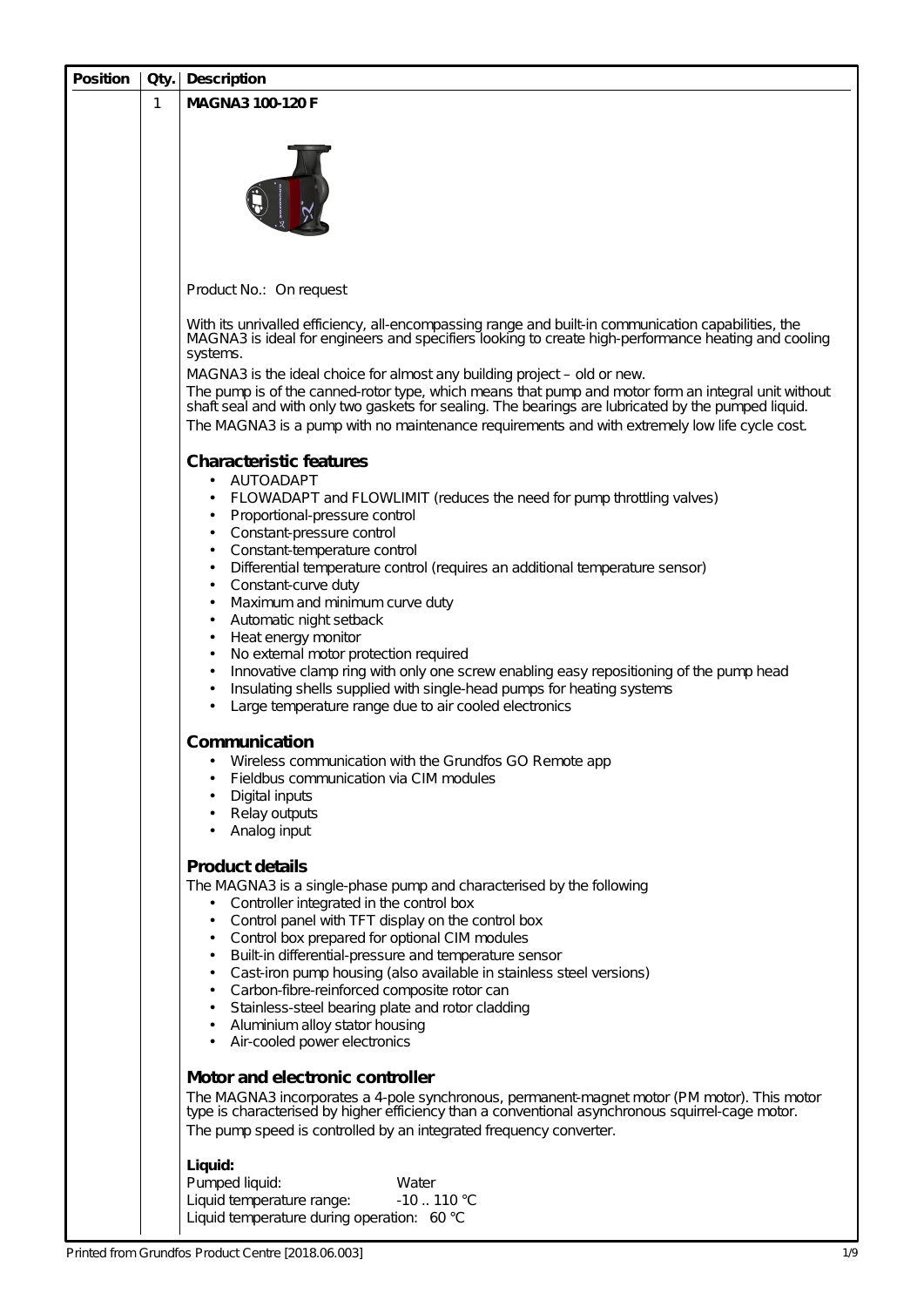| <b>Position</b> | Qty. | <b>Description</b>                                                  |                                    |
|-----------------|------|---------------------------------------------------------------------|------------------------------------|
|                 |      | Density:                                                            | 983.2 kg/m <sup>3</sup>            |
|                 |      | <b>Technical:</b>                                                   |                                    |
|                 |      | Rated flow:                                                         | $37.5 \text{ m}^3/h$               |
|                 |      | Rated head:                                                         | 9.7 <sub>m</sub>                   |
|                 |      | TF class:                                                           | 110                                |
|                 |      | Approvals on nameplate:                                             | CE, VDE, EAC, CN ROHS, WEEE        |
|                 |      | <b>Materials:</b>                                                   |                                    |
|                 |      | Pump housing:                                                       | Cast iron                          |
|                 |      |                                                                     | EN-GJL-250<br><b>ASTM A48-250B</b> |
|                 |      | Impeller:                                                           | <b>PES 30%GF</b>                   |
|                 |      |                                                                     |                                    |
|                 |      | Installation:                                                       |                                    |
|                 |      | Range of ambient temperature: 040 °C<br>Maximum operating pressure: | 6 bar                              |
|                 |      | Flange standard:                                                    | <b>DIN</b>                         |
|                 |      | Pipe connection:                                                    | <b>DN 100</b>                      |
|                 |      | Pressure rating:                                                    | PN <sub>6</sub>                    |
|                 |      | $(\circledcirc)$ :                                                  | 450 mm                             |
|                 |      | <b>Electrical data:</b>                                             |                                    |
|                 |      | Power input - P1:                                                   | 31  1564 W                         |
|                 |      | Mains frequency:                                                    | 50 Hz                              |
|                 |      | Rated voltage:<br>Maximum current consumption: 0.32  7 A            | 1 x 230 V                          |
|                 |      | Enclosure class (IEC 34-5):                                         | X4D                                |
|                 |      | Insulation class (IEC 85):                                          | $\mathsf F$                        |
|                 |      | Others:                                                             |                                    |
|                 |      | Energy (EEI):                                                       | 0.17                               |
|                 |      | Net weight:                                                         | 35.1 kg                            |
|                 |      | Gross weight:                                                       | 37.3 kg                            |
|                 |      | Shipping volume:<br>Danish VVS No.:                                 | $0.099 \; \text{m}^3$<br>380963112 |
|                 |      | Swedish RSK No.:                                                    | 5732515                            |
|                 |      | Norwegian NRF no.:                                                  | 9042709                            |
|                 |      |                                                                     |                                    |
|                 |      |                                                                     |                                    |
|                 |      |                                                                     |                                    |
|                 |      |                                                                     |                                    |
|                 |      |                                                                     |                                    |
|                 |      |                                                                     |                                    |
|                 |      |                                                                     |                                    |
|                 |      |                                                                     |                                    |
|                 |      |                                                                     |                                    |
|                 |      |                                                                     |                                    |
|                 |      |                                                                     |                                    |
|                 |      |                                                                     |                                    |
|                 |      |                                                                     |                                    |
|                 |      |                                                                     |                                    |
|                 |      |                                                                     |                                    |
|                 |      |                                                                     |                                    |
|                 |      |                                                                     |                                    |
|                 |      |                                                                     |                                    |
|                 |      |                                                                     |                                    |
|                 |      |                                                                     |                                    |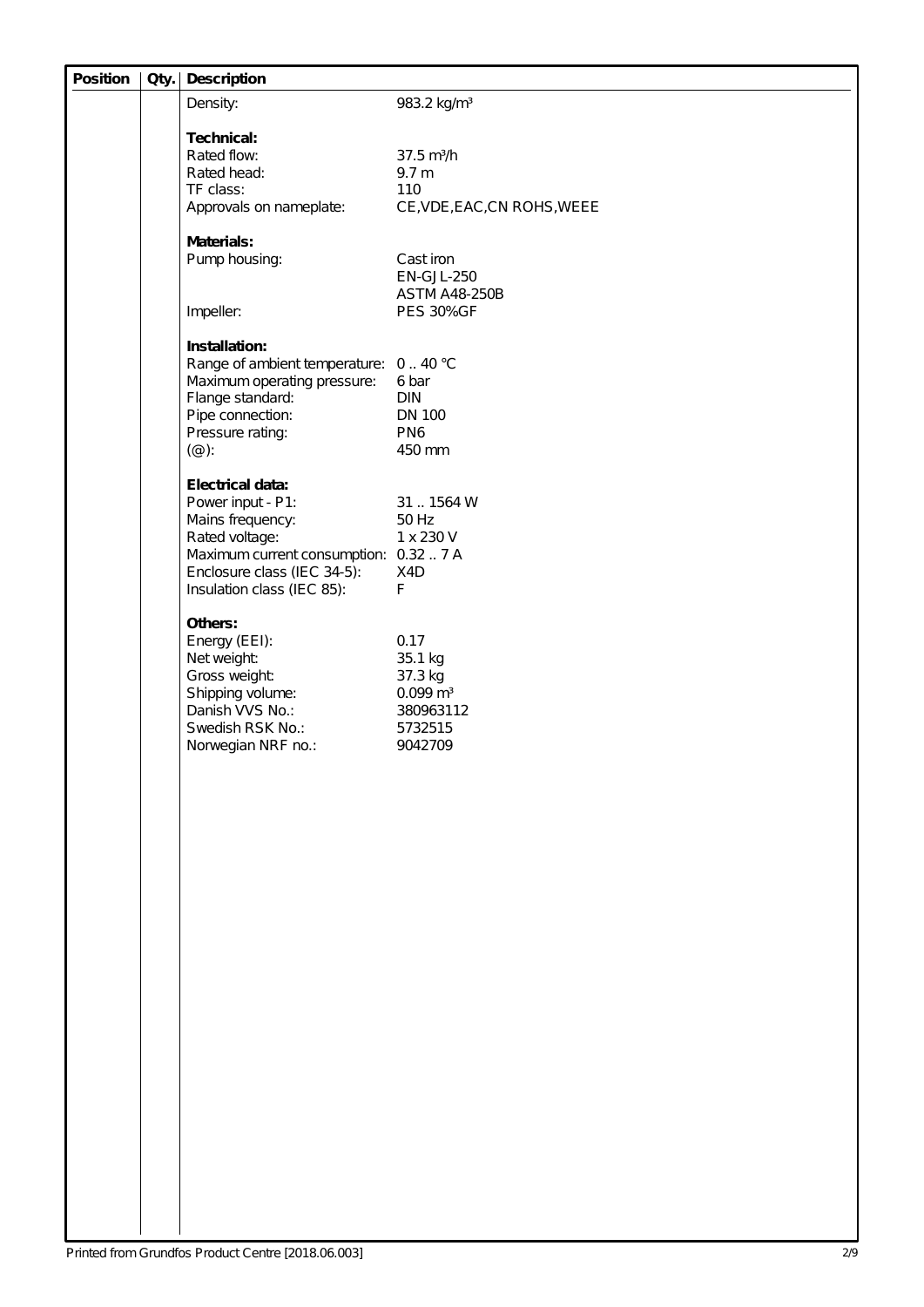

*Printed from Grundfos Product Centre [2018.06.003]*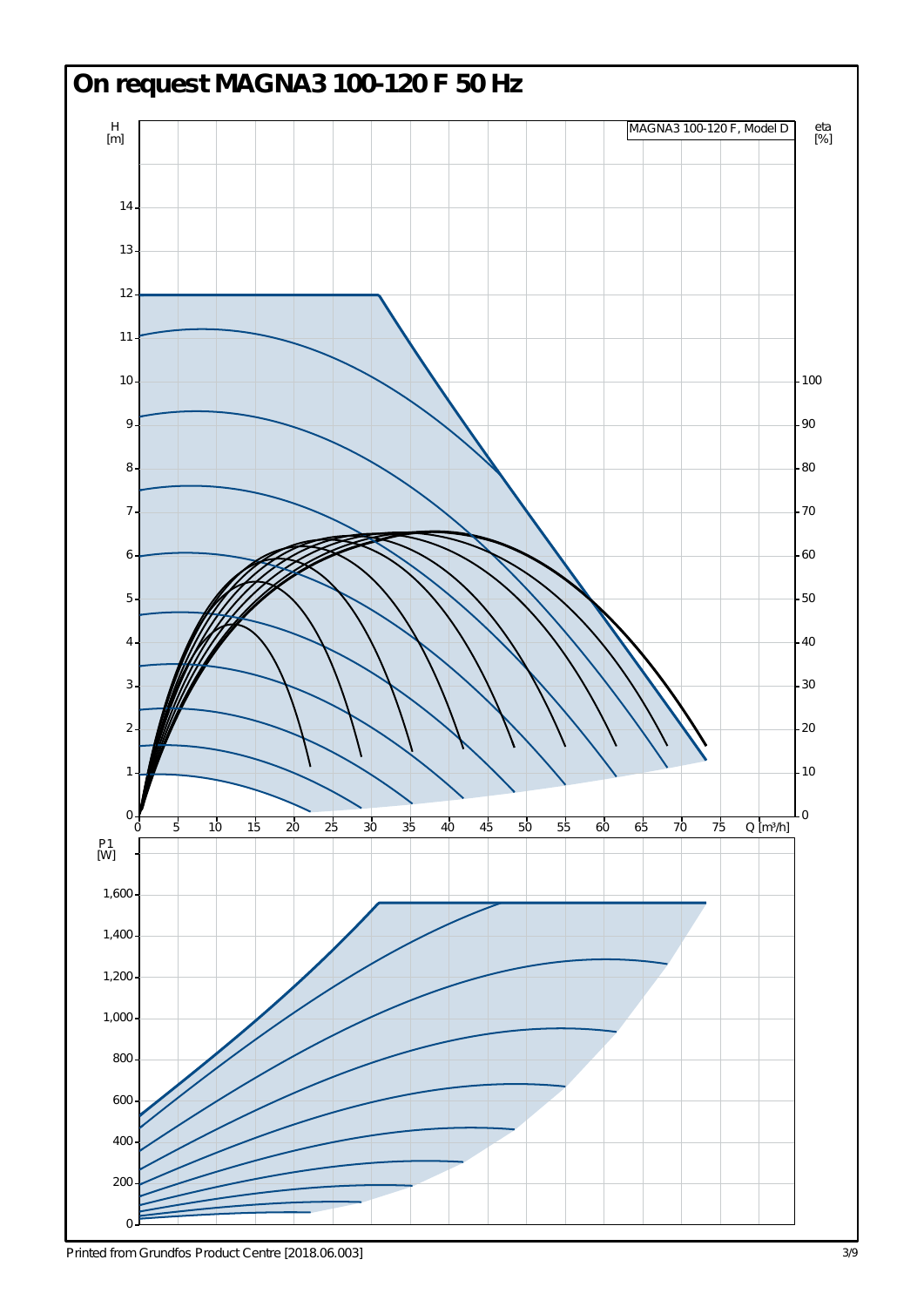| <b>Description</b>                   | Value                          |  |  |  |  |  |  |
|--------------------------------------|--------------------------------|--|--|--|--|--|--|
| <b>General information:</b>          |                                |  |  |  |  |  |  |
| Product name:                        | MAGNA3 100-120 F               |  |  |  |  |  |  |
| Product No:                          | On request                     |  |  |  |  |  |  |
| EAN number:                          | On request                     |  |  |  |  |  |  |
| Technical:                           |                                |  |  |  |  |  |  |
| Rated flow:                          | $37.5 \text{ m}^3/h$           |  |  |  |  |  |  |
| Rated head:                          | 9.7 <sub>m</sub>               |  |  |  |  |  |  |
| Head max:                            | 120 dm                         |  |  |  |  |  |  |
| TF class:                            | 110                            |  |  |  |  |  |  |
| Approvals on nameplate:              | CE, VDE, EAC, CN<br>ROHS, WEEE |  |  |  |  |  |  |
| Model:                               | D                              |  |  |  |  |  |  |
| Materials:                           |                                |  |  |  |  |  |  |
| Pump housing:                        | Cast iron                      |  |  |  |  |  |  |
|                                      | <b>EN-GJL-250</b>              |  |  |  |  |  |  |
|                                      | <b>ASTM A48-250B</b>           |  |  |  |  |  |  |
| Impeller:                            | <b>PES 30%GF</b>               |  |  |  |  |  |  |
| Installation:                        |                                |  |  |  |  |  |  |
| Range of ambient temperature:        | 0.40 °C                        |  |  |  |  |  |  |
| Maximum operating pressure:          | 6 bar                          |  |  |  |  |  |  |
| Flange standard:                     | <b>DIN</b>                     |  |  |  |  |  |  |
| Pipe connection:                     | <b>DN 100</b>                  |  |  |  |  |  |  |
| Pressure rating:                     | PN <sub>6</sub>                |  |  |  |  |  |  |
| $(\circleda)$                        | 450 mm                         |  |  |  |  |  |  |
| Liquid:                              |                                |  |  |  |  |  |  |
| Pumped liquid:                       | Water                          |  |  |  |  |  |  |
| Liquid temperature range:            | -10  110 °C                    |  |  |  |  |  |  |
| Liquid temperature during operation: | 60 °C                          |  |  |  |  |  |  |
| Density:                             | 983.2 kg/m <sup>3</sup>        |  |  |  |  |  |  |
| <b>Electrical data:</b>              |                                |  |  |  |  |  |  |
| Power input - P1:                    | 31  1564 W                     |  |  |  |  |  |  |
| Mains frequency:                     | 50 Hz                          |  |  |  |  |  |  |
| Rated voltage:                       | 1 x 230 V                      |  |  |  |  |  |  |
| Maximum current consumption:         | $0.32-.7A$                     |  |  |  |  |  |  |
| Enclosure class (IEC 34-5):          | X <sub>4</sub> D               |  |  |  |  |  |  |
| Insulation class (IEC 85):           | F                              |  |  |  |  |  |  |
| Others:                              |                                |  |  |  |  |  |  |
| Energy (EEI):                        | 0.17                           |  |  |  |  |  |  |
| Net weight:                          | 35.1 kg                        |  |  |  |  |  |  |
| Gross weight:                        | 37.3 kg                        |  |  |  |  |  |  |
| Shipping volume:                     | $0.099$ m <sup>3</sup>         |  |  |  |  |  |  |
| Danish VVS No.:                      | 380963112                      |  |  |  |  |  |  |
| Swedish RSK No.:                     | 5732515                        |  |  |  |  |  |  |
| Norwegian NRF no.:                   | 9042709                        |  |  |  |  |  |  |









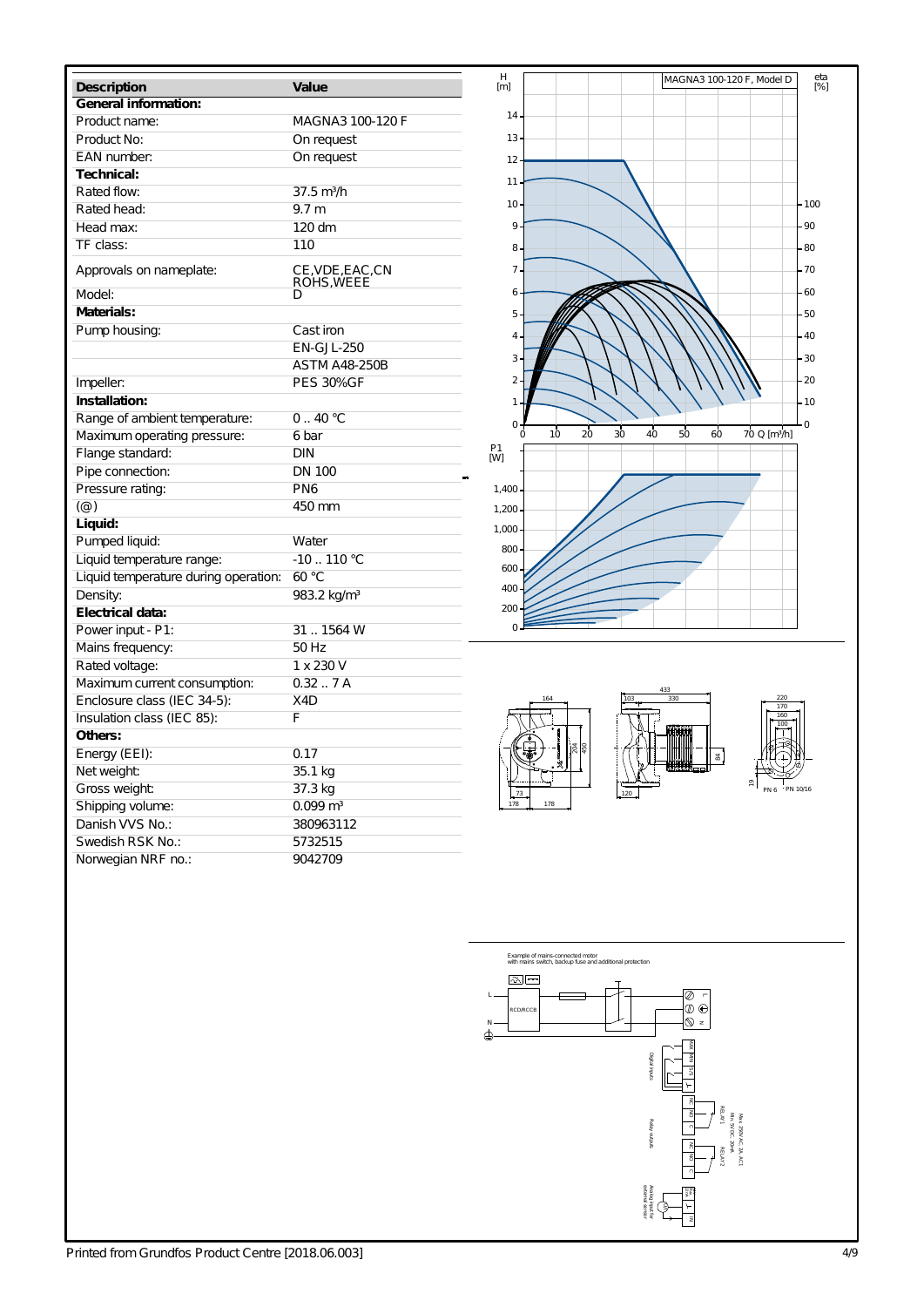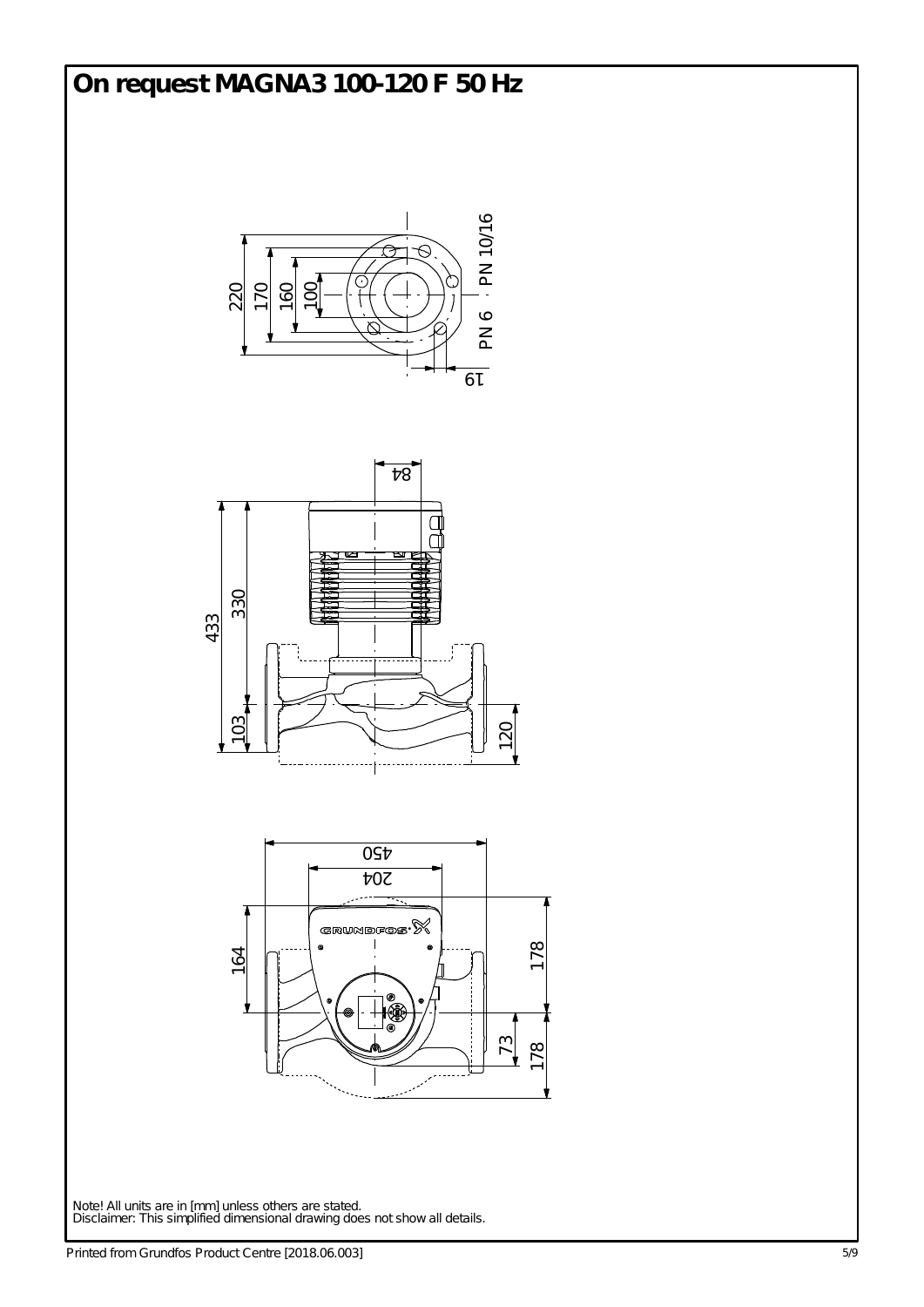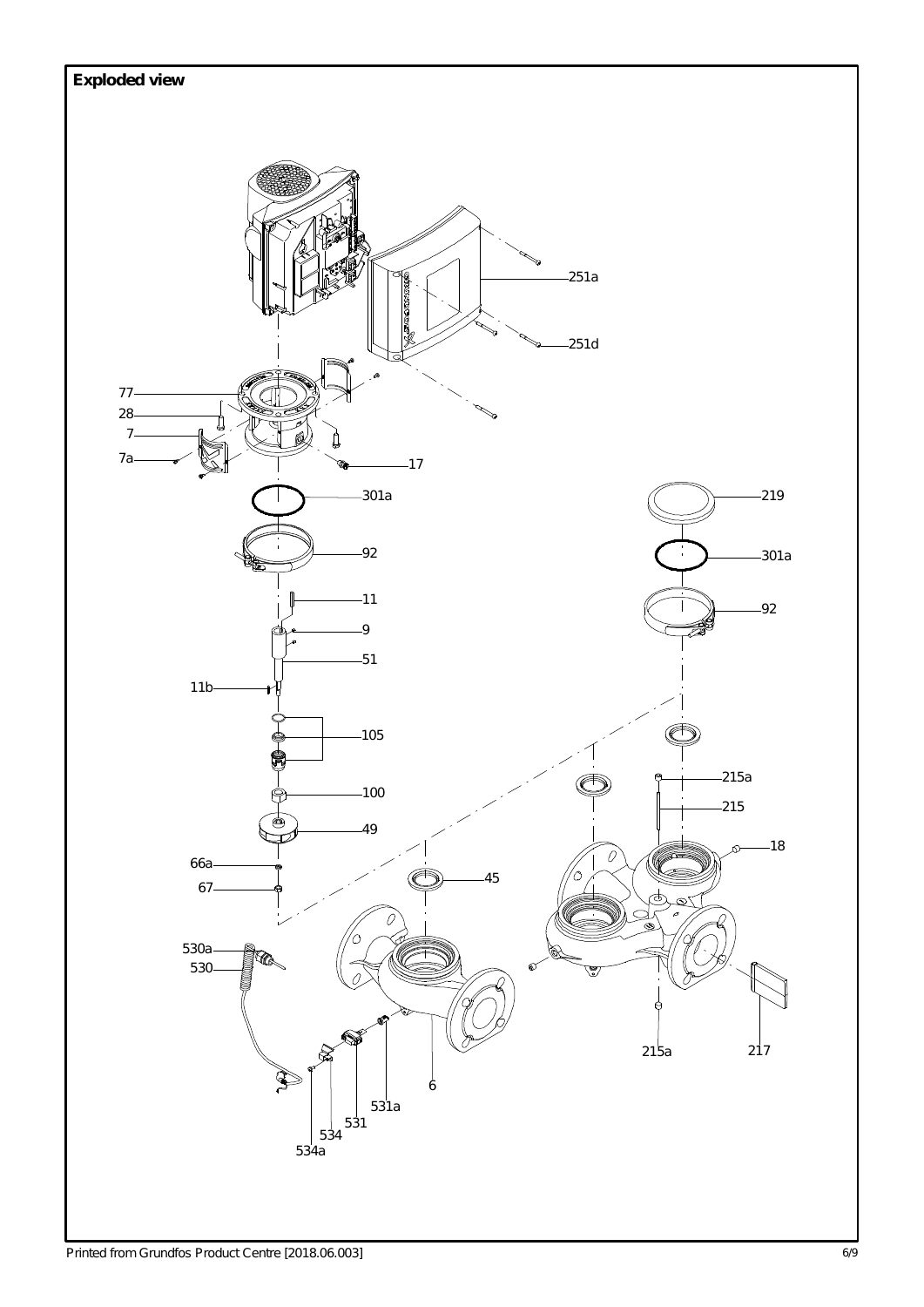

## TM058200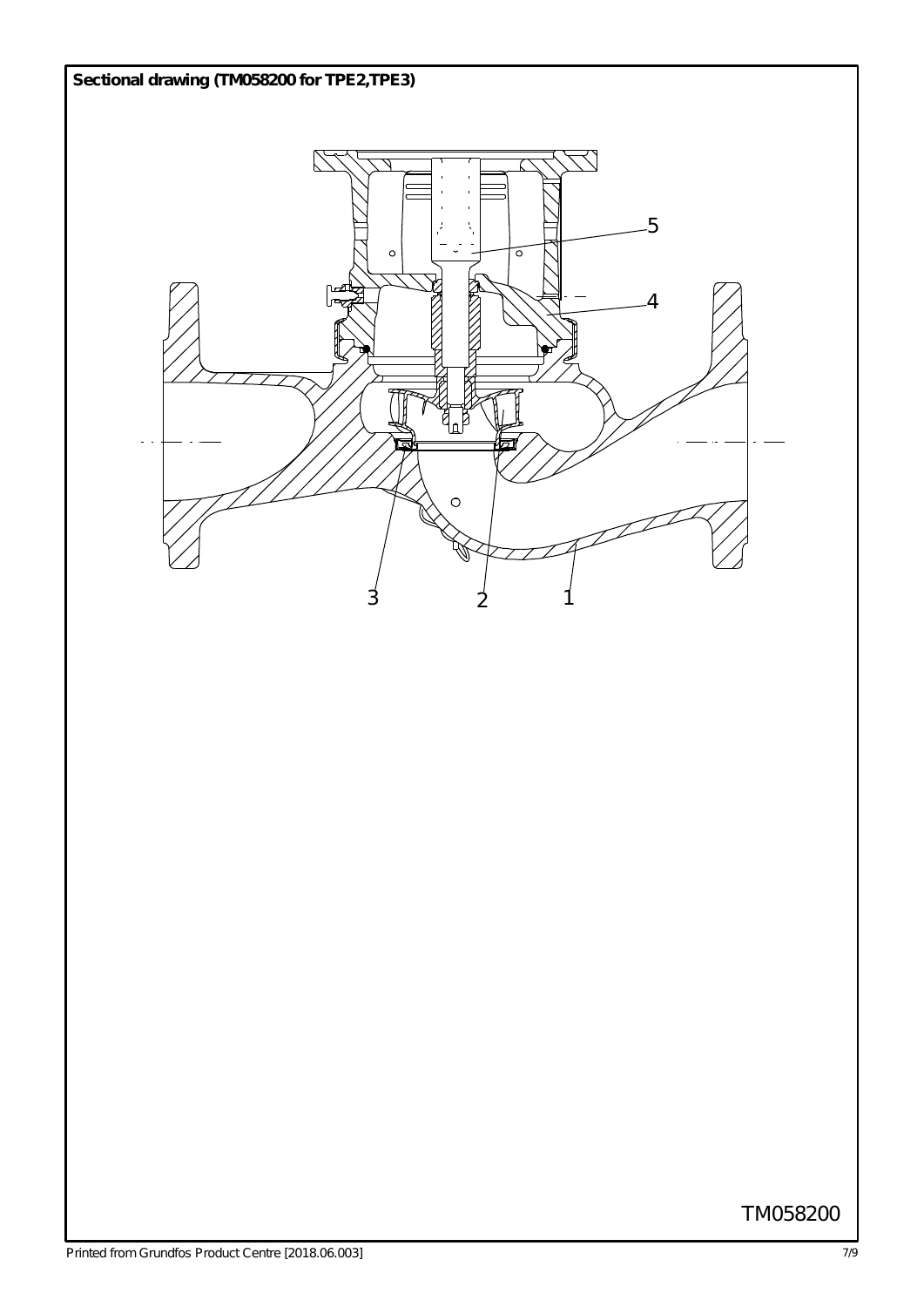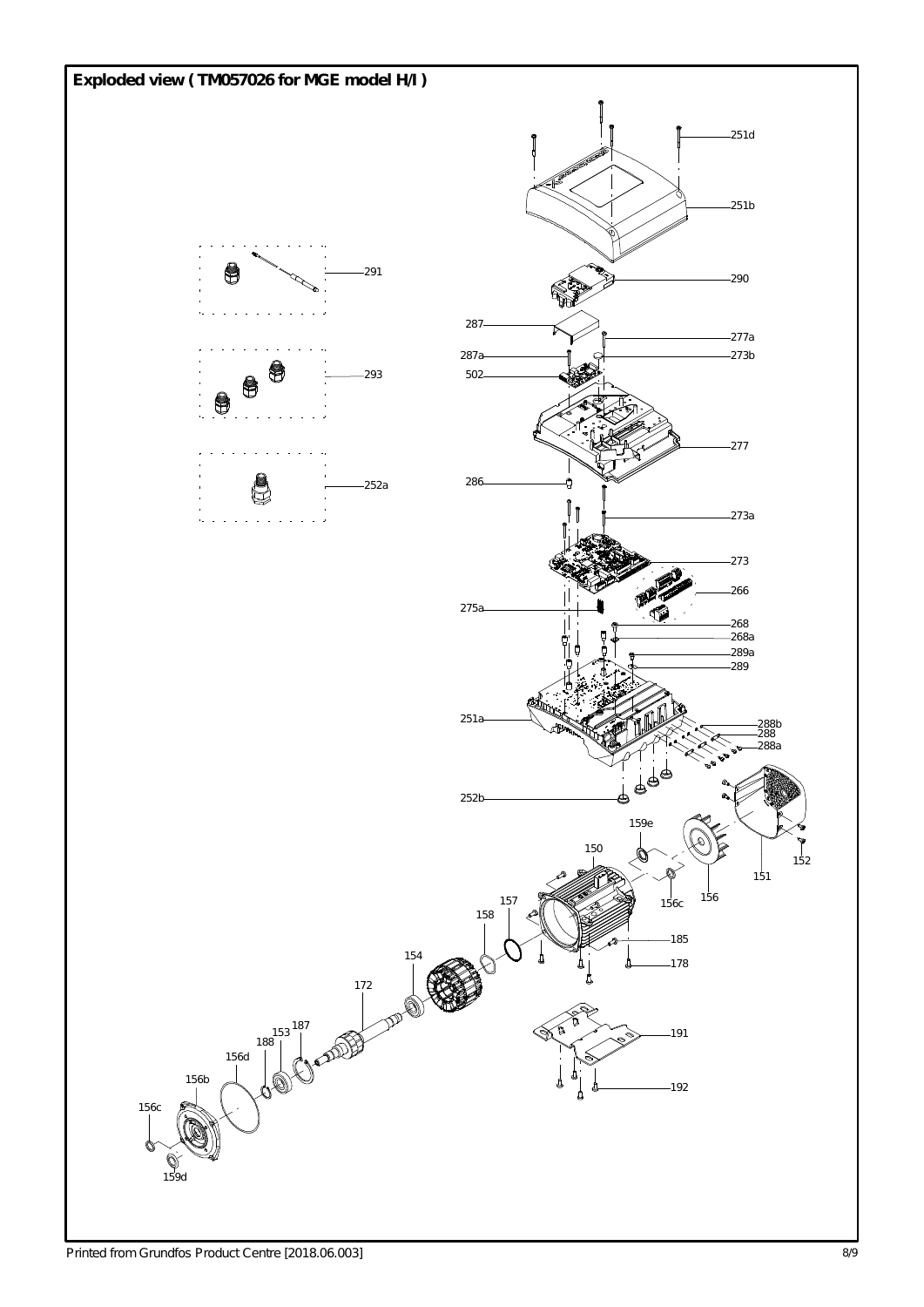## **Parts list MAGNA3 100-120 F, Product No. On request Valid from 17.5.2012 (1220)**

| Pos  | <b>Description</b>                 |  | Annotation Données de classification Référence Quantité Unité |                |                |
|------|------------------------------------|--|---------------------------------------------------------------|----------------|----------------|
|      | Pump housing cpl.                  |  |                                                               | 1              | pcs            |
| 6    | Pump housing                       |  |                                                               | 1              |                |
| 45   | Neck ring cpl.                     |  |                                                               | $\mathbf{1}$   |                |
| 92   | Clamp cpl.                         |  |                                                               | 1              | pcs            |
| 163  | Control box                        |  |                                                               | $\mathbf{1}$   | pcs            |
|      | Control box                        |  |                                                               | $\mathbf{1}$   |                |
|      | Spacer                             |  |                                                               |                | 1              |
| 7a   | Combi Slot Torx screw              |  |                                                               |                | 1              |
| 159  | Controlboard Leaded                |  |                                                               |                | $\mathbf{1}$   |
| 159a | Cable w/plug                       |  |                                                               |                | 1              |
| 159b | Connector plug 3-pole              |  |                                                               |                | 1              |
| 159b | Connector plug 3-pole              |  |                                                               |                | $\overline{2}$ |
| 159b | Connector plug 4-pole              |  |                                                               |                | 1              |
| 159c | Pan washer head screw              |  |                                                               |                | 1              |
| 159d | Board                              |  |                                                               |                | 1              |
| 160  | Spacer                             |  |                                                               |                | 1              |
| 163b | Compression spring                 |  |                                                               |                | 4              |
| 164  | Cover                              |  |                                                               |                | 1              |
| 164a | <b>Screw DELTA PT</b>              |  |                                                               | 5              |                |
| 273b | <b>Battery</b>                     |  |                                                               |                | 1              |
| 501  | Displayboard cpl.                  |  |                                                               |                | 1              |
|      | Control box                        |  |                                                               | $\mathbf{1}$   |                |
|      | Box                                |  |                                                               |                | 1              |
|      | Socket head cap screw              |  |                                                               |                | 12             |
| 166  | Powerboard, Leaded                 |  |                                                               |                | 1              |
| 166c | Socket head cap screw              |  |                                                               |                | $\mathbf{1}$   |
| 167  | Cover                              |  |                                                               |                | 1              |
| 167a | Pan head tapping screw             |  |                                                               |                | 4              |
| 192  | Cooling paste                      |  |                                                               |                | $\mathbf 0$    |
| 163a | Pan head screw                     |  |                                                               | $\overline{2}$ | pcs            |
|      | 163d Pan head screw                |  |                                                               | 1              | pcs            |
| 301  | Pump head                          |  |                                                               | $\mathbf{1}$   | pcs            |
|      | 301b Protector                     |  |                                                               | $\mathbf{1}$   | pcs            |
| 450  | Insulation                         |  |                                                               | $\mathbf{1}$   | pcs            |
| 531  | Sensor                             |  |                                                               | $\mathbf{1}$   | pcs            |
| 531a | Seal cap                           |  | 1                                                             |                |                |
| 534  | <b>Bracket</b>                     |  |                                                               | 1              | pcs            |
|      | 534a Pan head thread forming screw |  |                                                               | $\mathbf{1}$   | pcs            |